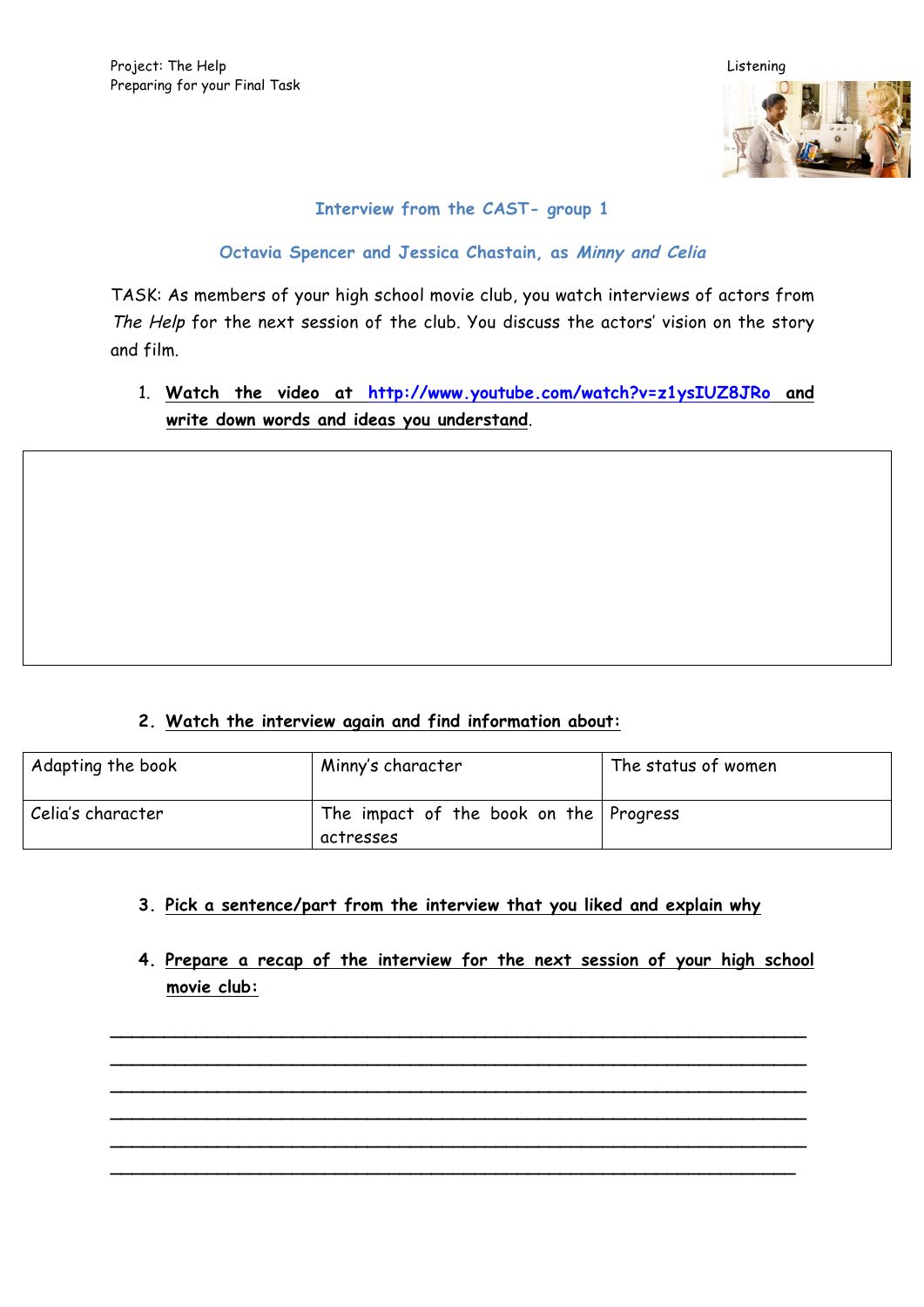

#### **Emma Stone and Viola Davis, as Skeeter and Aibileen**

TASK: As members from your high school movie club, you watch interviews of actors from The Help for the next session of the club. You discuss the actors' vision on the story and film.

1. **Watch the video at http://www.youtube.com/watch?v=ls\_H8aAj81M and write down words and ideas you understand**.

#### **2. Watch the interview again and find information about:**

| The reason the book's so popular | Playing the role of Skeeter                                         | <b>Dialects</b> |
|----------------------------------|---------------------------------------------------------------------|-----------------|
| The sense of responsibility      | The impact of the movie on the $\mathsf{Extra}$ comments<br>actress |                 |

#### **3. Pick a sentence/part from the interview that you liked and explain why**

**4. Prepare a recap of the interview for the next session of your high school movie club:**

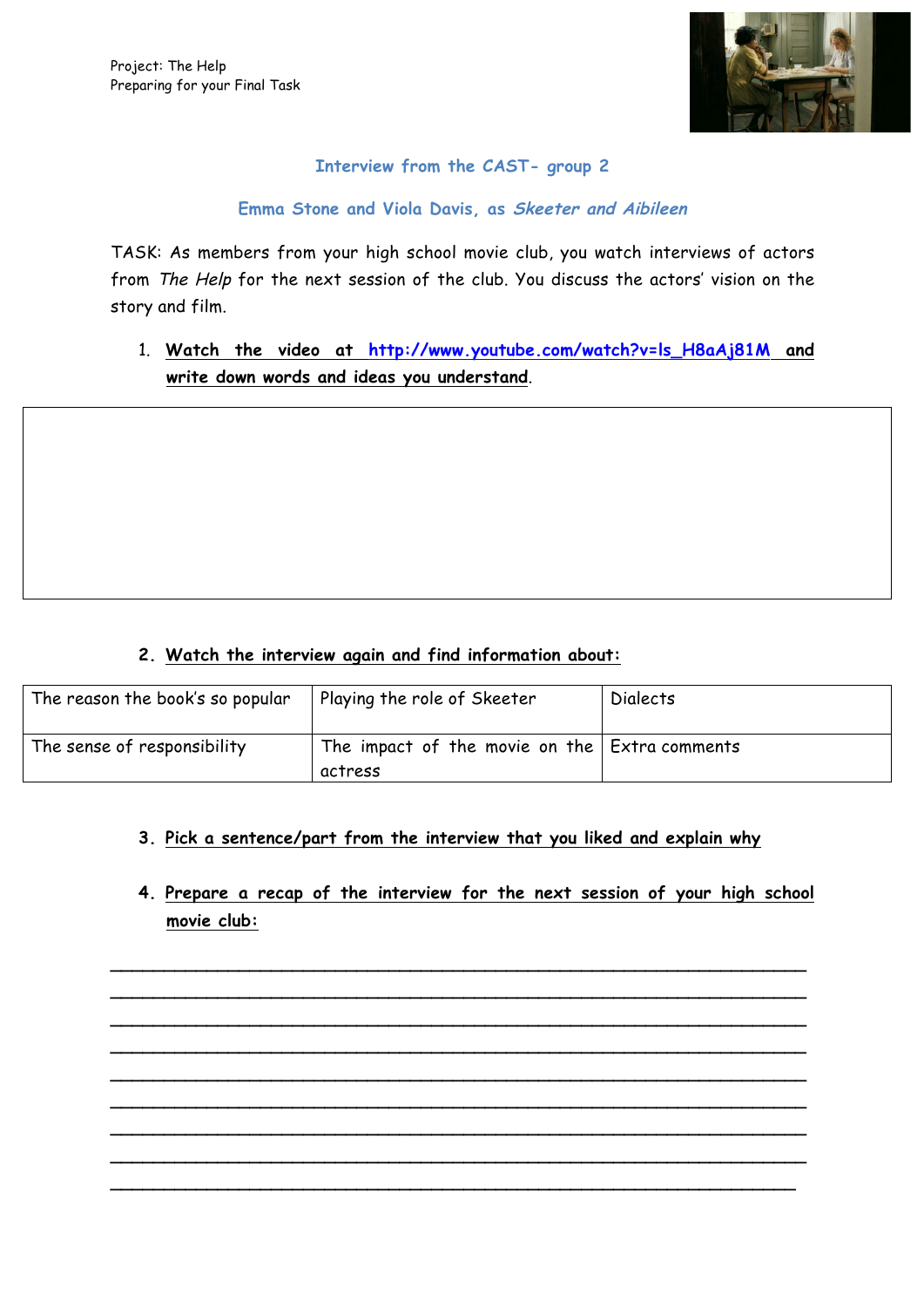

#### **Bryce Dallas Howard, as Hilly Holbrook**

TASK: As members from your high school movie club, you watch interviews of actors from The Help for the next session of the club. You discuss the actors' vision on the story and film.

1. **Watch the video at http://www.youtube.com/watch?v=bbrcbZTpog0and write down words and ideas you understand**.

#### **2. Watch the interview again and find information about:**

| Playing the role of the villain | The character of Hilly                                              | Actors' impressions on the set |
|---------------------------------|---------------------------------------------------------------------|--------------------------------|
| Hairstyle and Hairspray         | The impact of the movie on the $\mathsf{Extra}$ comments<br>actress |                                |

#### **3. Pick a sentence/part from the interview that you liked and explain why**

**4. Prepare a recap of the interview for the next session of your high school movie club:**